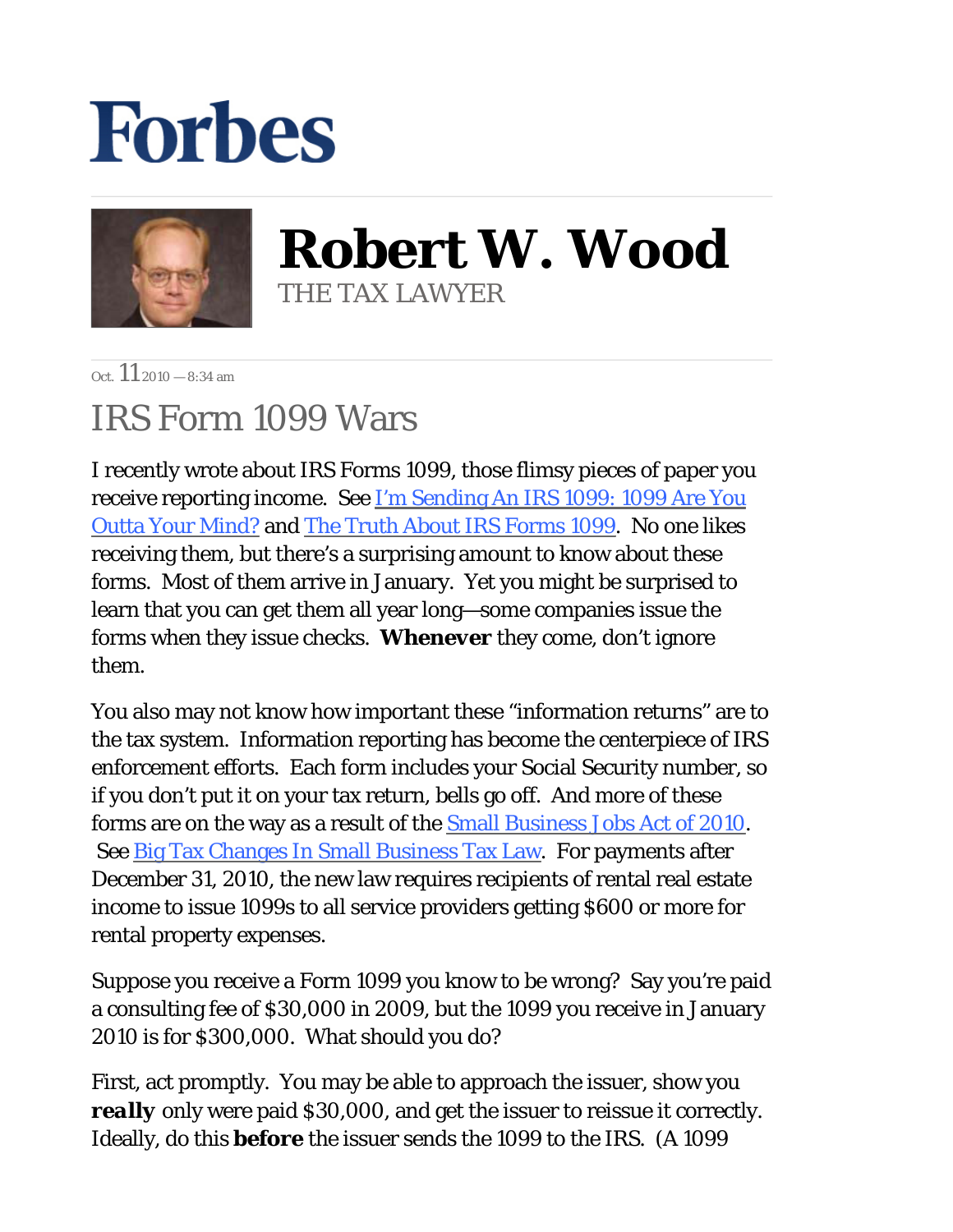consists of several parts: for the recipient, the IRS, and the state.) Forms 1099 should be sent to taxpayers by January 31 and to the IRS by February 28. So if you call and write the issuer of the 1099 as soon as you receive it (I do both), you may be in time. The issuer may be able to simply destroy the incorrect one and issue a new one.

If you follow this path, keep a written record, such as a letter from the company saying that they originally issued a 1099 for \$300,000, destroyed it, and then properly issued one for \$30,000. Why keep this? Because you may find that the company *did* transmit the incorrect Form 1099 to the IRS after all. This way you'll be able to explain it.

If the issuer of the 1099 has already sent it to the IRS when you first contact them to report the error, you should ask for a "corrected" Form 1099. The issuer will prepare a 1099 in the *correct* amount and check a "corrected" box on the form. That tips off the IRS not to simply add up the figures on the two Forms 1099.

What happens if the issuer won't cooperate when you contact them? There's no good answer. You'll want to address this on your return. For example, you could show the \$300,000 payment on your return (on line 21, or on a Schedule C), and then explain the \$270,000 overstatement. You might do this in a statement or footnote, as by showing \$30,000 on line 21, but adding "see statement." The statement might say:

```
 $300,000 Form 1099-MISC from _____ [payor]
```

```
- $270,000 (1099 for $30,000 payment was erroneously issued for $300,0000)
$ 30,000 Net to line 21
```
Does this kind of thing make your audit risk higher? See Ten Ways To Audit Proof Your Tax Return. It may, and that's an argument for doing all you can to make sure the Form 1099 is correct in the first place. But you probably don't have much choice about this. After all, you practically *guarantee* yourself an audit if you merely report \$30,000 figure and don't explain. In that event, the IRS will likely send you a notice asking for tax on the \$270,000.

Is there any other possibility? Well, if you are really miffed you could perhaps sue the payor for issuing this clearly erroneous form. But most